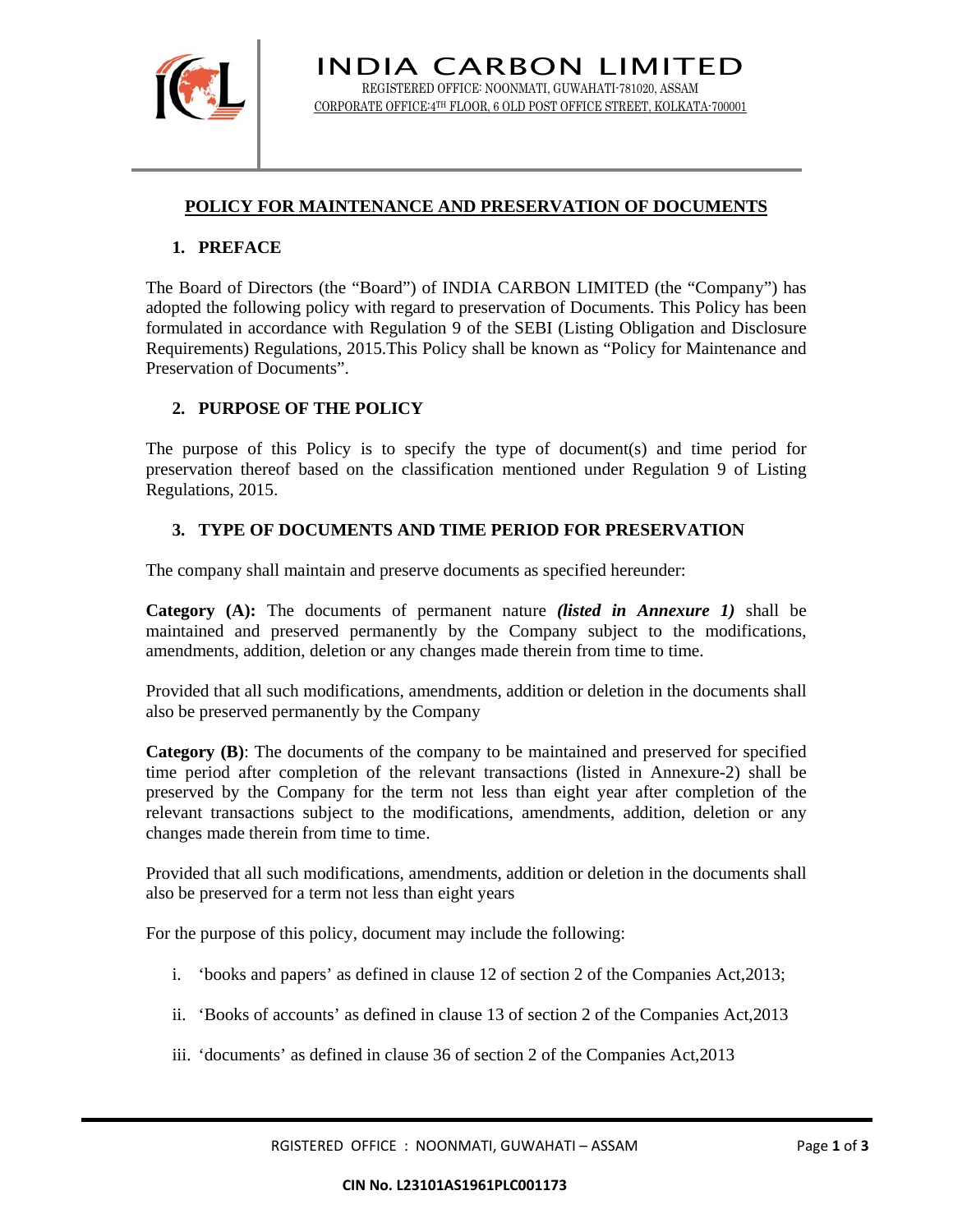

- iv. Registers' as defined in clause 74 of section 2 of the Companies Act, 2013
- v. 'Further, the company may deeming fit and possible from time to time maintain above mentioned documents in electronic form to the extent possible.

# **4. ROLES & RESPONSIBILITIES**

The respective Departmental Heads of the Company shall be responsible for maintenance and preservation of documents in terms of this policy and to report thereon to Audit Committee periodically. The Audit Committee of the Company shall periodically review report(s) from head of departments and decide the category for preservation of documents.

### **5. AMENDMENT**

Any change in the Policy shall be approved by the Board of Directors of the Company. The Board of Directors shall have the right to withdraw and / or amend any part of this Policy or the entire Policy, at any time, as it deems fit, or from time to time, and the decision of the Board in this respect shall be final and binding.

### **6. COMMUNICATION**

Copy of this policy duly approved shall be placed before the Board and circulated among all the Director of the Company for their necessary action. Human Resource and Administration Department are required to notify & communicate the existence and contents of this policy to the employees/ functional head of the Company. The new employees shall be informed about the policy by the Human Resource and Administration department. This policy as amended from time to time shall be made available at the Web site of the Company.

| <b>Annexure 1:</b>                    |                                             |
|---------------------------------------|---------------------------------------------|
| Documents whose preservation shall be |                                             |
| permanent in nature:                  |                                             |
| SL No                                 | <b>Nature of Document(s)</b>                |
| 01                                    | All documents and Information originally    |
|                                       | filed with ROC for Incorporation of Company |
| 02                                    | Memorandum of Association and Articles of   |
|                                       | Association as originally filed and updated |
|                                       | from time to time                           |
| 03                                    | <b>Register of Members</b>                  |
| 04                                    | <b>Index of Members</b>                     |
| 05                                    | Minutes of General Meeting                  |
| 06                                    | Minutes of Board Meeting                    |
| 07                                    | Minutes of various Committee Meetings       |
| 08                                    | Any other document as may be required to    |
|                                       | maintain in terms of applicable $law(s)$ ,  |
|                                       | maintained and preserved from time to time. |